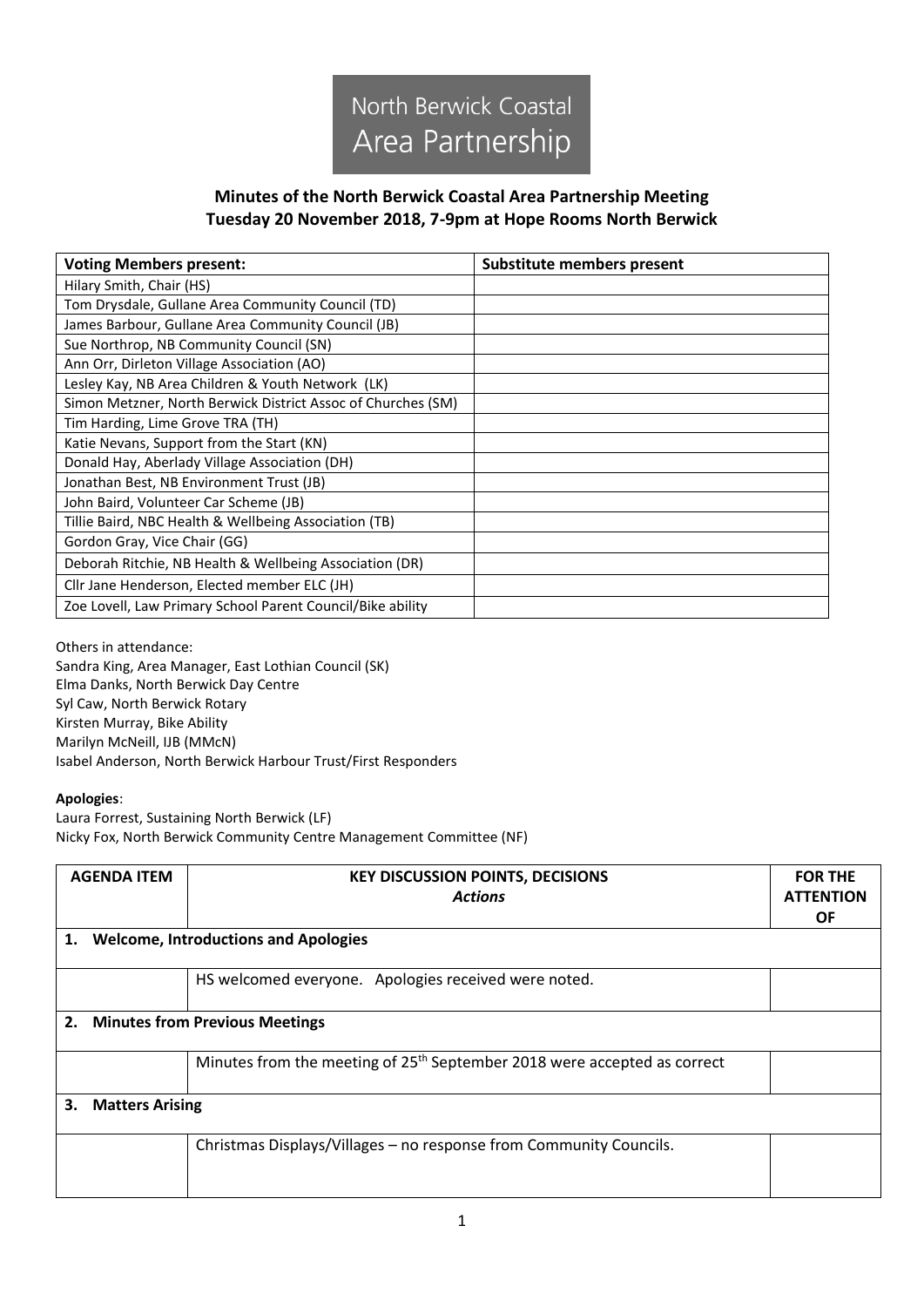|                    | The memorial ceremony for Sheila Sinclair at North Berwick Station was well<br>attended and very poignant.                                                                                                                                                                                                                                                                                                                                                                                                                                                                                                                                                                                                                                                                                                                                                                                                                                                                                                                                                                                                                                                                                                                                                                                                                                                                                                                                                                                                                                                                                                                                                                                                                                                     |           |
|--------------------|----------------------------------------------------------------------------------------------------------------------------------------------------------------------------------------------------------------------------------------------------------------------------------------------------------------------------------------------------------------------------------------------------------------------------------------------------------------------------------------------------------------------------------------------------------------------------------------------------------------------------------------------------------------------------------------------------------------------------------------------------------------------------------------------------------------------------------------------------------------------------------------------------------------------------------------------------------------------------------------------------------------------------------------------------------------------------------------------------------------------------------------------------------------------------------------------------------------------------------------------------------------------------------------------------------------------------------------------------------------------------------------------------------------------------------------------------------------------------------------------------------------------------------------------------------------------------------------------------------------------------------------------------------------------------------------------------------------------------------------------------------------|-----------|
| 4. Draft Area Plan |                                                                                                                                                                                                                                                                                                                                                                                                                                                                                                                                                                                                                                                                                                                                                                                                                                                                                                                                                                                                                                                                                                                                                                                                                                                                                                                                                                                                                                                                                                                                                                                                                                                                                                                                                                |           |
|                    | Feedback from members - A request to have the draft plan circulated in an A4<br>format. Stats for older people to show over 60s and over 80s and East Lothian<br>average.<br>High Street Footfall figure to be checked as this differs from figures shown in the                                                                                                                                                                                                                                                                                                                                                                                                                                                                                                                                                                                                                                                                                                                                                                                                                                                                                                                                                                                                                                                                                                                                                                                                                                                                                                                                                                                                                                                                                               |           |
|                    | Draft Town Centre Strategy.<br>Discussion re-establishing measureable outcomes in the plan as the priorities<br>allow for funding applications to include base line figures and outcomes. East<br>Lothian Partnership priorities do not currently offer guidance on how communities<br>can help meet these priorities as there is no base line or measurable outcomes.<br>Evaluations from all the funded priorities need to measure outcomes in a<br>meaningful way e.g. where we are now, the impact of the intervention and<br>recommendations for the future. It was suggested that the IJB could provide user<br>friendly data. SK to contact IJB for relevant data.                                                                                                                                                                                                                                                                                                                                                                                                                                                                                                                                                                                                                                                                                                                                                                                                                                                                                                                                                                                                                                                                                      | <b>SK</b> |
|                    | Under 'Prosperous' add improvement to digital infrastructure to the plan e.g Wi-<br>Fi on High Street, quality of mobile phone signal as many micro businesses can<br>benefit through the digital economy. This links with the Economic Development<br>Strategy - East Lothian aims to be the best connected place (transport and digital<br>technology).<br>Include the Carers Strategy in the tree diagram and within Health & Wellbeing<br>Priorities.                                                                                                                                                                                                                                                                                                                                                                                                                                                                                                                                                                                                                                                                                                                                                                                                                                                                                                                                                                                                                                                                                                                                                                                                                                                                                                      |           |
| 5.                 | North Berwick Town Plan / Town Centre Strategy Consultation / Communications                                                                                                                                                                                                                                                                                                                                                                                                                                                                                                                                                                                                                                                                                                                                                                                                                                                                                                                                                                                                                                                                                                                                                                                                                                                                                                                                                                                                                                                                                                                                                                                                                                                                                   |           |
|                    | North Berwick Plan. Over the last two years North Berwick Community Council<br>(NBCC) has discussed the need to develop a Town Plan. This would be a<br>document which would bring all the different strands of consultation and<br>intelligence gathered together including the town centre Charrette. The Town<br>Plan would be a 'go to' social document providing a sense of place, identity<br>including future aspirations. A brief outlining what is required is being prepared.<br>It will be important to work together with the NBC Area Partnership to develop<br>the Town Plan. IA suggested that helping to integrate new residents to North<br>Berwick would be an important element as the town is changing at such as rate.<br>Just getting to know the number of new street names in the local developments<br>is difficult as many are not yet on the map. It was felt that communication with<br>residents on the new estates should be strengthened. A suggestion was to<br>consult residents on the new estates to find out their expectations and how they<br>wish to be engaged with the community. JB suggested the Parking Strategy<br>needs to take account of North Berwick being a coastal town and the number of<br>visitors wishing to spend a day on the beach. It was noted that both Gullane and<br>Aberlady have increased populations of a similar proportion and many of the<br>residents come into North Berwick for services. A suggestion was that the NBC<br>Area Partnership facilitate a conversation connecting people to place and involve<br>the schools in the process. A 'welcome pack' for new residents to help make<br>connections and strengthen their sense of belonging could be put together by<br>NBCC. |           |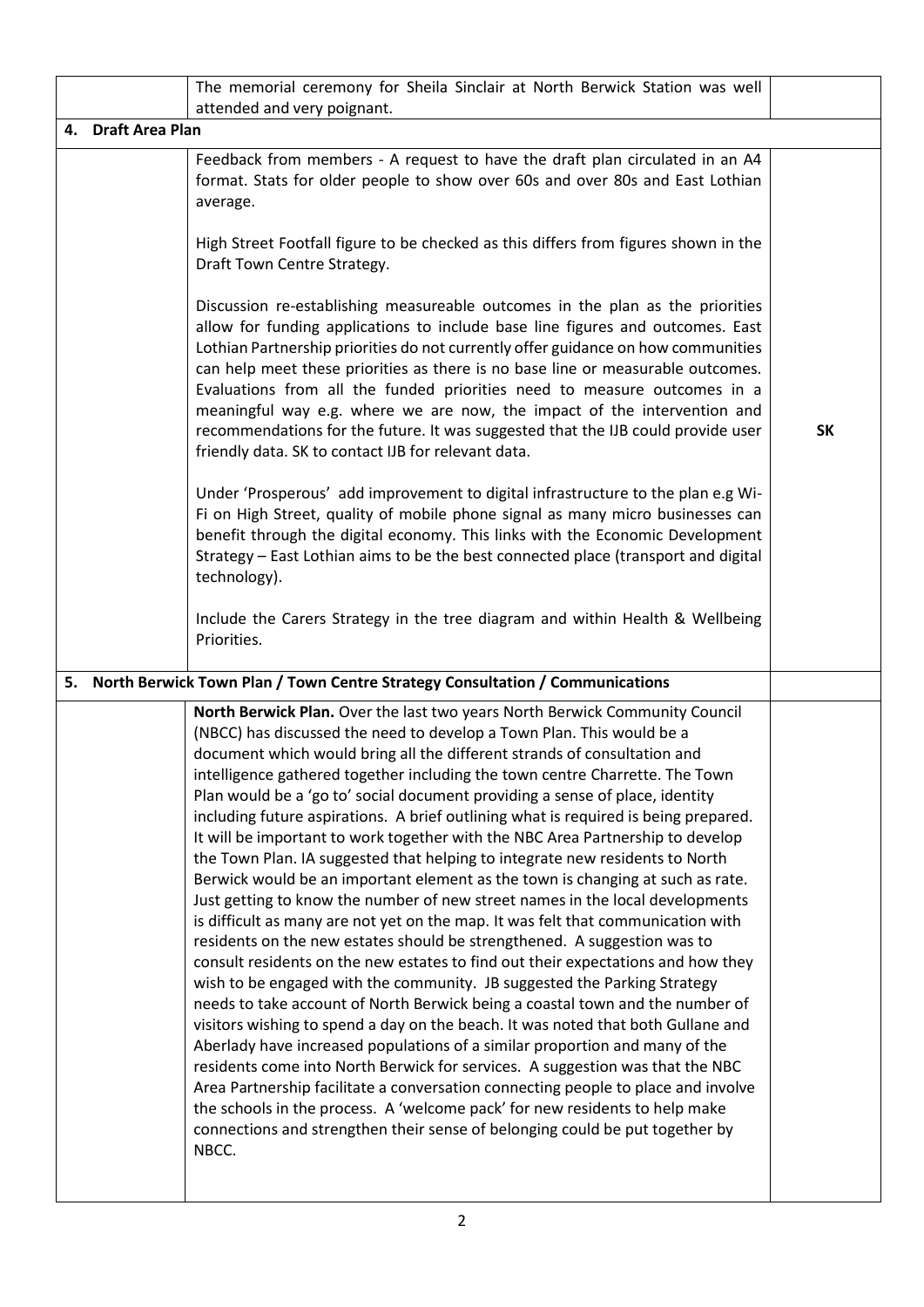|                            | The Town Centre Strategy Consultation takes place on Friday 23 November at St<br>Andrew Blackadder Church between 12noon and 7pm.<br>Details had been<br>circulated. Members expressed their disappointment that this draft strategy had<br>been pulled together without community involvement. The Town Centre Charrette<br>has been taken in account but given the role of the NBC Area Partnership in local<br>community planning the important issues raised by the community should be<br>heard. Strategies would be better if co-produced with partners.<br><b>Communications.</b> The Area Partnership disseminates most of its correspondence<br>via emails which relies on everyone to keep the Partnership informed if changes to<br>their contact emails. HS suggested that the East Lothian Council - Area partnership<br>web page hold more information than just Agenda/Minutes for meetings. This<br>could include dates of all the partnership sub group meetings once agreed. It<br>would also be useful to include a link to the Consultation Hub with links to all<br>current consultations and strategy documents. SK to raise this with the<br>Communications team at ELC.                                                                                                                                                                                       | <b>SK</b> |
|----------------------------|---------------------------------------------------------------------------------------------------------------------------------------------------------------------------------------------------------------------------------------------------------------------------------------------------------------------------------------------------------------------------------------------------------------------------------------------------------------------------------------------------------------------------------------------------------------------------------------------------------------------------------------------------------------------------------------------------------------------------------------------------------------------------------------------------------------------------------------------------------------------------------------------------------------------------------------------------------------------------------------------------------------------------------------------------------------------------------------------------------------------------------------------------------------------------------------------------------------------------------------------------------------------------------------------------------------------------------------------------------------------------------------|-----------|
| 6. Priorities 2018/2019    |                                                                                                                                                                                                                                                                                                                                                                                                                                                                                                                                                                                                                                                                                                                                                                                                                                                                                                                                                                                                                                                                                                                                                                                                                                                                                                                                                                                       |           |
|                            | The Budget priorities list for 2018/19 was circulated. Currently there is £15,622<br>still to be allocated in the Educational Attainment Budget and £34,685 in the<br>General Budget. There are priorities already agreed which may not take place<br>this financial year. HS requested that all sub groups consider their priorities and<br>make any applications before our next meeting in January.                                                                                                                                                                                                                                                                                                                                                                                                                                                                                                                                                                                                                                                                                                                                                                                                                                                                                                                                                                                |           |
| 7. TAG - Town Arts Group   |                                                                                                                                                                                                                                                                                                                                                                                                                                                                                                                                                                                                                                                                                                                                                                                                                                                                                                                                                                                                                                                                                                                                                                                                                                                                                                                                                                                       |           |
|                            | SN outlined a proposal to create a new community based Town Arts Group which<br>would respond to, initiate, encourage, develop or in other ways support, visual<br>arts projects. TAGs vision is to encourage the participation of everyone who has a<br>desire to make, enjoy, learn or support the visual arts, perhaps via a physical 'arts<br>space'. To explore how visual arts projects can support the area by enriching the<br>visual experience for residents and visitors, encourage footfall to businesses in its<br>High Streets or village centres and to support the contribution arts and culture<br>can make to the concept of the 'healthy High Street' across the area.<br>The engagement and involvement of the NBC Area Partnership members will be<br>welcome. This might be achieved by communities, groups or other organisations<br>appointing a representative to attend the first meeting of TAG early in 2019 at<br>which a way forward for TAG will be discussed. New projects will be identified<br>that could be put in place in any part of the North Berwick Coastal area and<br>funding applications made. Applications could be made to the NBC Area<br>Partnership, the North Berwick Community Council, the North Berwick Trust,<br>Stella Moffat Trust and other sources of funds to which communities or groups<br>across the area have access. | SN/GP     |
| 8. Reports from Sub Groups |                                                                                                                                                                                                                                                                                                                                                                                                                                                                                                                                                                                                                                                                                                                                                                                                                                                                                                                                                                                                                                                                                                                                                                                                                                                                                                                                                                                       |           |
|                            | Lime grove - The formal community asset transfer request was validated by ELC<br>who have now requested more details on the submission (15 pages). Members<br>of the group are meeting ELC officials on Friday. There is also a meeting<br>tomorrow night at 7pm in the Hope Rooms to discuss the Business plan and<br>funding.<br>On The move - HS/SK met with Peter Forsyth from ELC Transportation and the                                                                                                                                                                                                                                                                                                                                                                                                                                                                                                                                                                                                                                                                                                                                                                                                                                                                                                                                                                         |           |
|                            | Charrette Steering Group will meet with him om Wednesday 5 December at 2pm<br>in North Berwick Community Centre. ELC will be appointing a consultant to                                                                                                                                                                                                                                                                                                                                                                                                                                                                                                                                                                                                                                                                                                                                                                                                                                                                                                                                                                                                                                                                                                                                                                                                                               |           |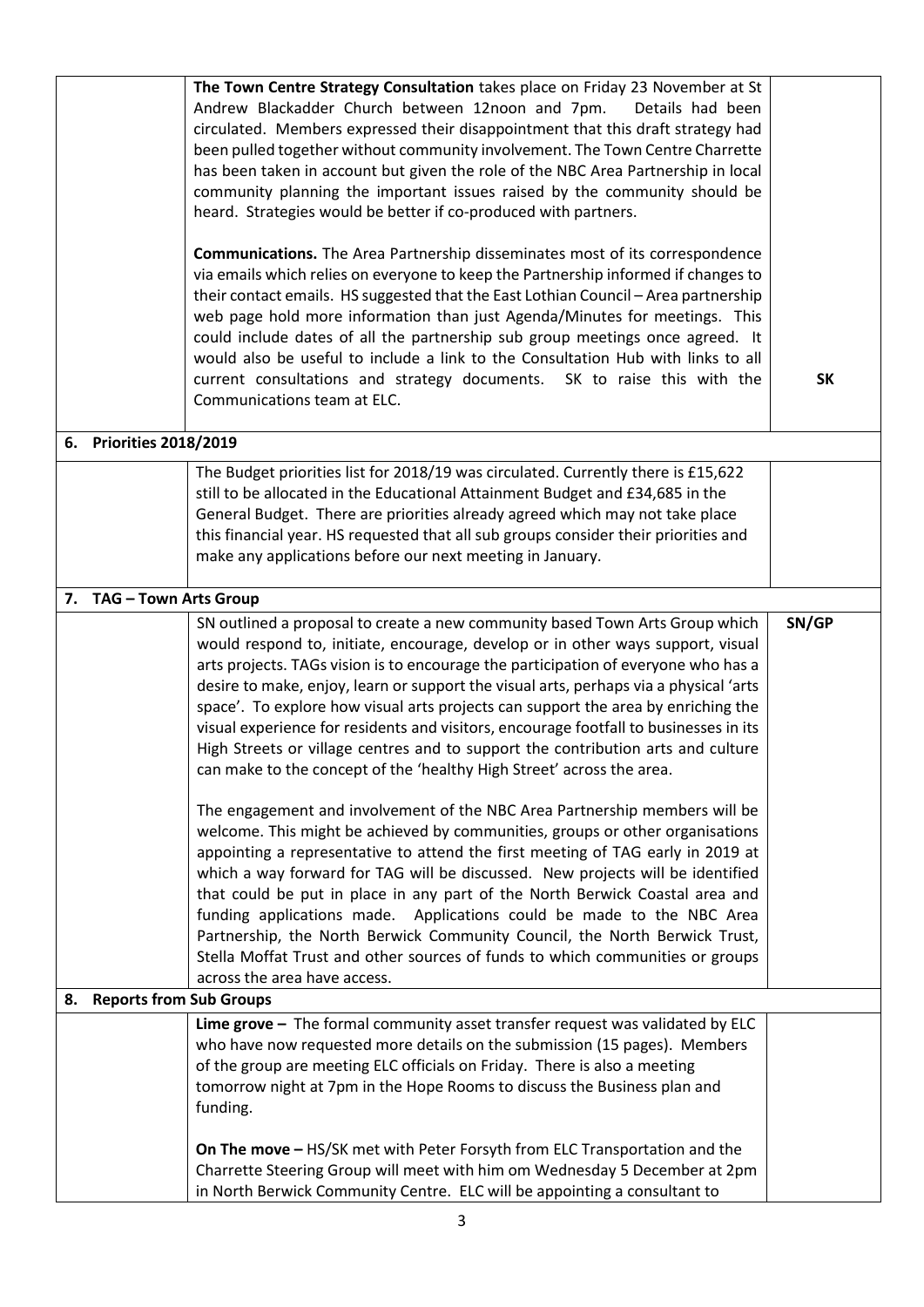consider all the options for 'Safe route to School' and it will be important that work carried out by Cycleforth be included in this. The group wish to develop a Core Paths Leaflet for all the core paths in and around North Berwick Coastal area. There are already leaflets for local paths around Aberlady, Gullane and Dirleton. The feasibility for toilets at North Berwick Station was conducted and this now needs to be considered and an option for temporary toilets installed over the summer period could be considered. There was concerns re cost of ongoing maintenance. Sites have been identified in the study. An application could be made via the North Berwick Community Council.

**Support From the Start** – Currently addressing needs of families over Christmas. Advent Book calendar being put together. Need volunteers to cover books, over 300 donations. Application will be made to the NBC Area Partnership Education Attainment fund for Resilience training aimed at primary school teachers. Resilience in children is an issue in all 5 primary schools. The Resilience programme links with the Raising children with Confidence programme and is well researched. The school based programme was developed in Morningside which has a similar demographic to North Berwick. This promotes positive mental health in children who are not able to bounce back from adversity. All schools want to participate in the training. Cost £2,500. Partnership approved programme subject to discussion with Head Teachers and Education department.

**NBC Children & Youth Network** has agreed that the Support from the Start Family Worker and the Mental Health Youth worker are making a significant difference in the community. Evaluations for both posts have been positive including feedback from parents. The network is exploring how to make these posts sustainable. The partnership agreed that these post need to be secured. SK to discuss this at the next Head Teachers meeting.

**Health & Wellbeing Association –** A public meeting is planned on Monday to give an update on the IJB reprovisioning proposals. 3 representatives have been identified (Deborah Ritchie and Tillie Baird from the association, Sue Northrop from East Lothian dementia friendly and Murray Duncanson from the Friends of the Edington) all will attend the IJB meeting on 22 November. They will feedback to the IJB AND raise concerns which are still unresolved. Next Steps include: how and when will the implementations take place, the need for good co-production, extra care houses and new form of care support, minor injuries clinic and the need for a new health centre and provision for palliative care. The quality of care needs to continue to be as good as we've got – nothing should go. The Association didn't receive a copy of the paper that is going to the Board in December and papers are not available as yet. Our aim is to make sure everyone is up to speed for consultations and workshops in May 2019.

The Gold Crest Development presentation at North Berwick Community Centre shouldn't be confused with the IJB proposals. The Goldcrest development is for private BUPA health care and private housing aimed at older people. This is not included in the Local Development Plan and there is no planning application as yet. Concerns were raised about this proposal as it didn't fit with the IJB strategic plan and would put additional pressure on an already overstretched health centre and infrastructure. The shortage of staff and affordable housing for people working in the Care Sector was also highlighted.